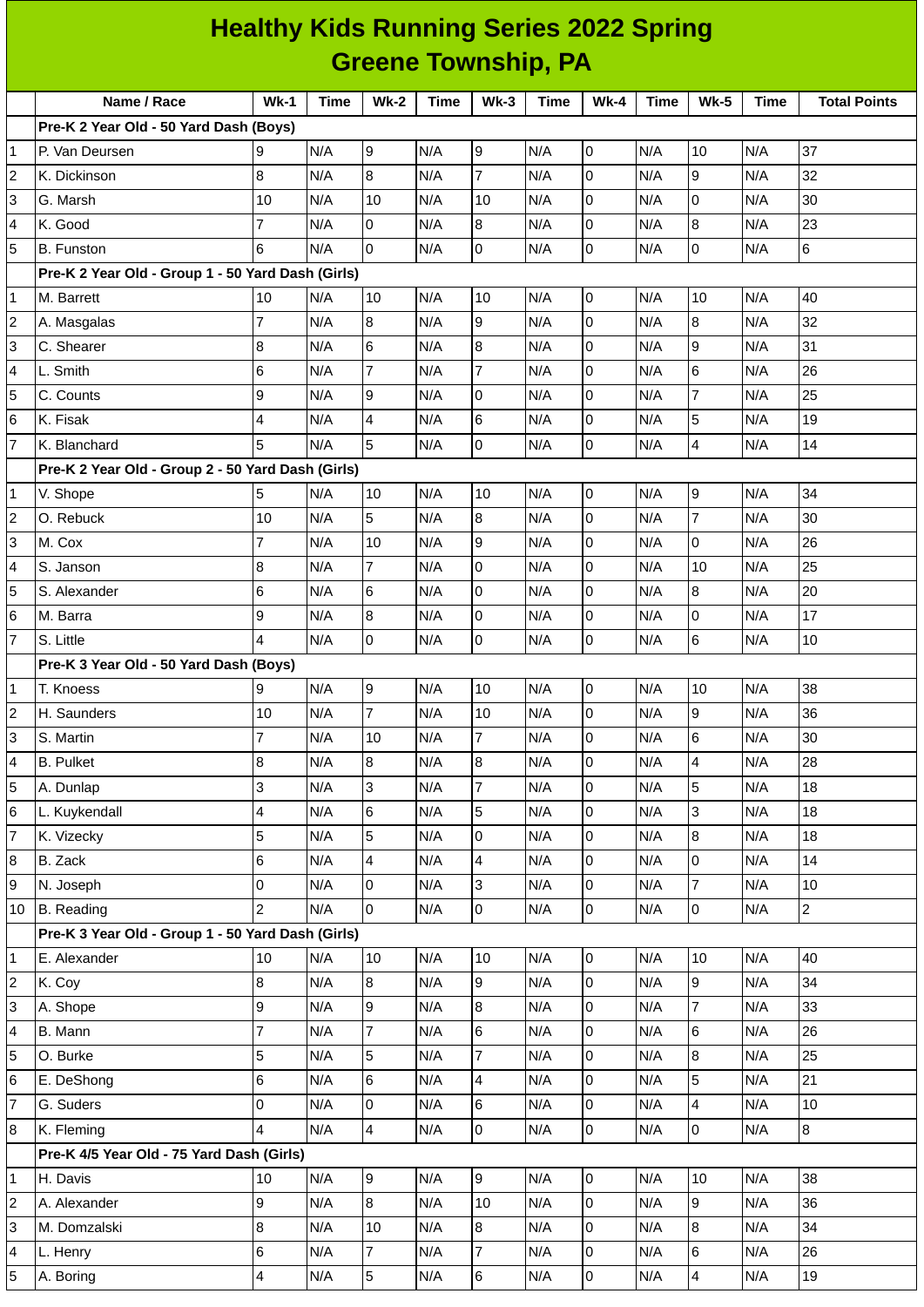## **Healthy Kids Running Series 2022 Spring Greene Township, PA**

| 6              | C. Ledinh                                         | 0              | N/A   | 6                       | N/A   | O              | N/A   | $\overline{0}$ | N/A | $\overline{7}$  | N/A   | 13             |
|----------------|---------------------------------------------------|----------------|-------|-------------------------|-------|----------------|-------|----------------|-----|-----------------|-------|----------------|
| 7              | A. Henry                                          | $\overline{7}$ | N/A   | $\mathbf 0$             | N/A   | 0              | N/A   | $\overline{0}$ | N/A | 5               | N/A   | 12             |
| 8              | V. Attavian                                       | 5              | N/A   | 0                       | N/A   | $\overline{0}$ | N/A   | $\overline{0}$ | N/A | $\overline{0}$  | N/A   | 5              |
|                | Pre-K 4/5 Year Old Group 2 - 75 Yard Dash (Boys)  |                |       |                         |       |                |       |                |     |                 |       |                |
| $\mathbf{1}$   | B. Good                                           | 10             | N/A   | 9                       | N/A   | 10             | N/A   | $\mathsf 0$    | N/A | $\overline{9}$  | N/A   | 38             |
| $\overline{c}$ | G. Knoess                                         | 5              | N/A   | 10                      | N/A   | 10             | N/A   | $\overline{0}$ | N/A | 10              | N/A   | 35             |
| 3              | C. Coldsmith                                      | 6              | N/A   | 6                       | N/A   | 8              | N/A   | $\mathsf 0$    | N/A | 8               | N/A   | 28             |
| 4              | C. Marsh                                          | 9              | N/A   | 8                       | N/A   | 7              | N/A   | $\mathsf 0$    | N/A | 0               | N/A   | 24             |
| 5              | J. Cox                                            | 4              | N/A   | $\overline{7}$          | N/A   | 5              | N/A   | 0              | N/A | $\overline{7}$  | N/A   | 23             |
| 6              | E. Bietsch                                        | $\bf 8$        | N/A   | 5                       | N/A   | $6\phantom{a}$ | N/A   | $\mathsf 0$    | N/A | $\overline{0}$  | N/A   | 19             |
| $\overline{7}$ | C. Blanchard Jr                                   | 3              | N/A   | 4                       | N/A   | $\pmb{0}$      | N/A   | $\mathsf 0$    | N/A | 6               | N/A   | 13             |
| 8              | C. Lemons                                         | $\mathbf{1}$   | N/A   | $\overline{c}$          | N/A   | $\overline{4}$ | N/A   | $\mathsf 0$    | N/A | 5               | N/A   | 12             |
| 9              | D. Barra                                          | $\overline{7}$ | N/A   | 3                       | N/A   | 0              | N/A   | 0              | N/A | $\mathbf 0$     | N/A   | $10\,$         |
| 10             | G. Black                                          | $\overline{c}$ | N/A   | $\mathbf{1}$            | N/A   | O              | N/A   | $\overline{0}$ | N/A | 4               | N/A   | $\overline{7}$ |
|                | Pre-K 4/5 Year Old Group 3 - 75 Yard Dash (Boys)  |                |       |                         |       |                |       |                |     |                 |       |                |
| 1              | L. Rowland                                        | 10             | N/A   | 10                      | N/A   | $\overline{7}$ | N/A   | O              | N/A | 10              | N/A   | 37             |
| $\overline{c}$ | W. Aurand                                         | 9              | N/A   | 9                       | N/A   | 10             | N/A   | 0              | N/A | 9               | N/A   | 37             |
| 3              | S. Alexander                                      | 8              | N/A   | $\bf{8}$                | N/A   | $6\phantom{a}$ | N/A   | $\mathsf 0$    | N/A | $\overline{8}$  | N/A   | 30             |
| 4              | L. Johnson                                        | $\overline{7}$ | N/A   | $\overline{7}$          | N/A   | 4              | N/A   | $\mathsf 0$    | N/A | 6               | N/A   | 24             |
| 5              | L. Ecker                                          | 5              | N/A   | 5                       | N/A   | 8              | N/A   | $\mathsf 0$    | N/A | 4               | N/A   | 22             |
| 6              | K. Dickinson                                      | 3              | N/A   | $\overline{\mathbf{4}}$ | N/A   | 9              | N/A   | $\mathsf 0$    | N/A | 5               | N/A   | 21             |
| 7              | S. Constantine                                    | 6              | N/A   | 0                       | N/A   | 5              | N/A   | $\overline{0}$ | N/A | $\overline{7}$  | N/A   | 18             |
| 8              | R. Hanks                                          | 0              | N/A   | 6                       | N/A   | 0              | N/A   | $\mathsf 0$    | N/A | 3               | N/A   | 9              |
| 9              | L. Weibley                                        | 4              | N/A   | l0                      | N/A   | l0             | N/A   | $\overline{0}$ | N/A | $\overline{0}$  | N/A   | 4              |
|                | Pre-K 4/5 Year Old Group 4 - 75 Yard Dash (Girls) |                |       |                         |       |                |       |                |     |                 |       |                |
| $\mathbf{1}$   | A. Shearer                                        | 10             | N/A   | 10                      | N/A   | 10             | N/A   | lo             | N/A | 10              | N/A   | 40             |
| $\overline{c}$ | R. Pagnanelli                                     | $\overline{7}$ | N/A   | $\overline{7}$          | N/A   | 8              | N/A   | $\mathsf 0$    | N/A | $\overline{7}$  | N/A   | 29             |
| 3              | R. Sheppard                                       | $\,$ 6         | N/A   | $\overline{4}$          | N/A   | $\overline{7}$ | N/A   | l0             | N/A | $6\overline{6}$ | N/A   | 23             |
| 4              | E. Riedy                                          | $\bf{8}$       | N/A   | 5                       | N/A   | $\mathsf{O}$   | N/A   | $\overline{0}$ | N/A | $\overline{8}$  | N/A   | 21             |
| 5              | D. Bradnik                                        | $\mathsf 0$    | N/A   | 0                       | N/A   | 9              | N/A   | $\overline{0}$ | N/A | $\overline{9}$  | N/A   | 18             |
| 6              | L. Rydbom                                         | 9              | N/A   | 9                       | N/A   | $\overline{0}$ | N/A   | $\overline{0}$ | N/A | 0               | N/A   | 18             |
| $\overline{7}$ | B. jones                                          | 5              | N/A   | 8                       | N/A   | $\overline{0}$ | N/A   | $\overline{0}$ | N/A | $\overline{0}$  | N/A   | 13             |
| 8              | E. jones                                          | 4              | N/A   | $6\overline{6}$         | N/A   | $\overline{0}$ | N/A   | $\overline{0}$ | N/A | 0               | N/A   | 10             |
|                | Kindergarten & 1st Grade - 1/4 Mile (Girls)       |                |       |                         |       |                |       |                |     |                 |       |                |
| $\mathbf{1}$   | P. Bragg                                          | 10             | 01:37 | 10                      | 01:50 | 10             | 01:45 | 0              | N/A | 10              | 01:47 | 40             |
| $\overline{c}$ | C. Cox                                            | 9              | 01:47 | 9                       | 01:53 | 9              | 01:51 | $\overline{0}$ | N/A | 9               | 01:57 | 36             |
| 3              | E. Ecker                                          | $\bf{8}$       | 01:51 | $\,6$                   | 02:03 | $6\phantom{a}$ | 02:08 | 0              | N/A | 8               | 02:00 | 28             |
| 4              | P. Van Deursen                                    | 5              | 02:01 | $\, 8$                  | 01:58 | $\overline{7}$ | 02:03 | 0              | N/A | $\overline{7}$  | 02:03 | 27             |
| 5              | A. Saboe                                          | 6              | 01:57 | 4                       | 02:11 | $\overline{4}$ | 02:10 | $\overline{0}$ | N/A | 5               | 02:05 | 19             |
| 6              | E. Akers                                          | 0              | N/A   | $\overline{7}$          | 02:01 | 8              | 02:00 | 0              | N/A | $\overline{0}$  | N/A   | 15             |
| 7              | D. Beaudry                                        | $\overline{7}$ | 01:56 | 0                       | N/A   | $\overline{0}$ | N/A   | 0              | N/A | $\overline{7}$  | 02:03 | 14             |
| 8              | K. Ledinh                                         | $\overline{c}$ | 02:10 | 3                       | 02:12 | 5              | 02:09 | $\mathsf 0$    | N/A | 3               | 02:09 | 13             |
| 9              | P. Wolff                                          | 4              | 02:02 | 5                       | 02:04 | $\mathbf{1}$   | 02:13 | 0              | N/A | $\overline{a}$  | 02:11 | 12             |
| 10             | A. Pittman                                        | 0              | N/A   | 0                       | N/A   | $\overline{4}$ | 02:10 | 0              | N/A | 4               | 02:07 | 8              |
| 11             | H. krebs                                          | 3              | 02:07 | $\overline{2}$          | 02:14 | $\mathbf{1}$   | 02:26 | $\mathsf 0$    | N/A | $\mathbf 1$     | 02:17 | $\overline{7}$ |
| 12             | S. Briggs-Leonard                                 | $\overline{c}$ | 02:10 | $\mathbf{1}$            | 03:04 | $\overline{2}$ | 02:12 | 0              | N/A | $\mathbf 1$     | 02:15 | 6              |
| 13             | <b>B.</b> Pallavaram                              | $\mathbf{1}$   | 02:19 | $\mathbf{1}$            | 02:19 | l0             | N/A   | 0              | N/A | 0               | N/A   | $\overline{c}$ |
|                | 14 G. Ramsey                                      | $\mathbf{1}$   | 02:36 | $\mathbf{1}$            | 02:53 | l0             | N/A   | $\overline{0}$ | N/A | l O             | N/A   | $\overline{2}$ |
|                | Kindergarten & 1st Grade - 1/4 Mile (Boys)        |                |       |                         |       |                |       |                |     |                 |       |                |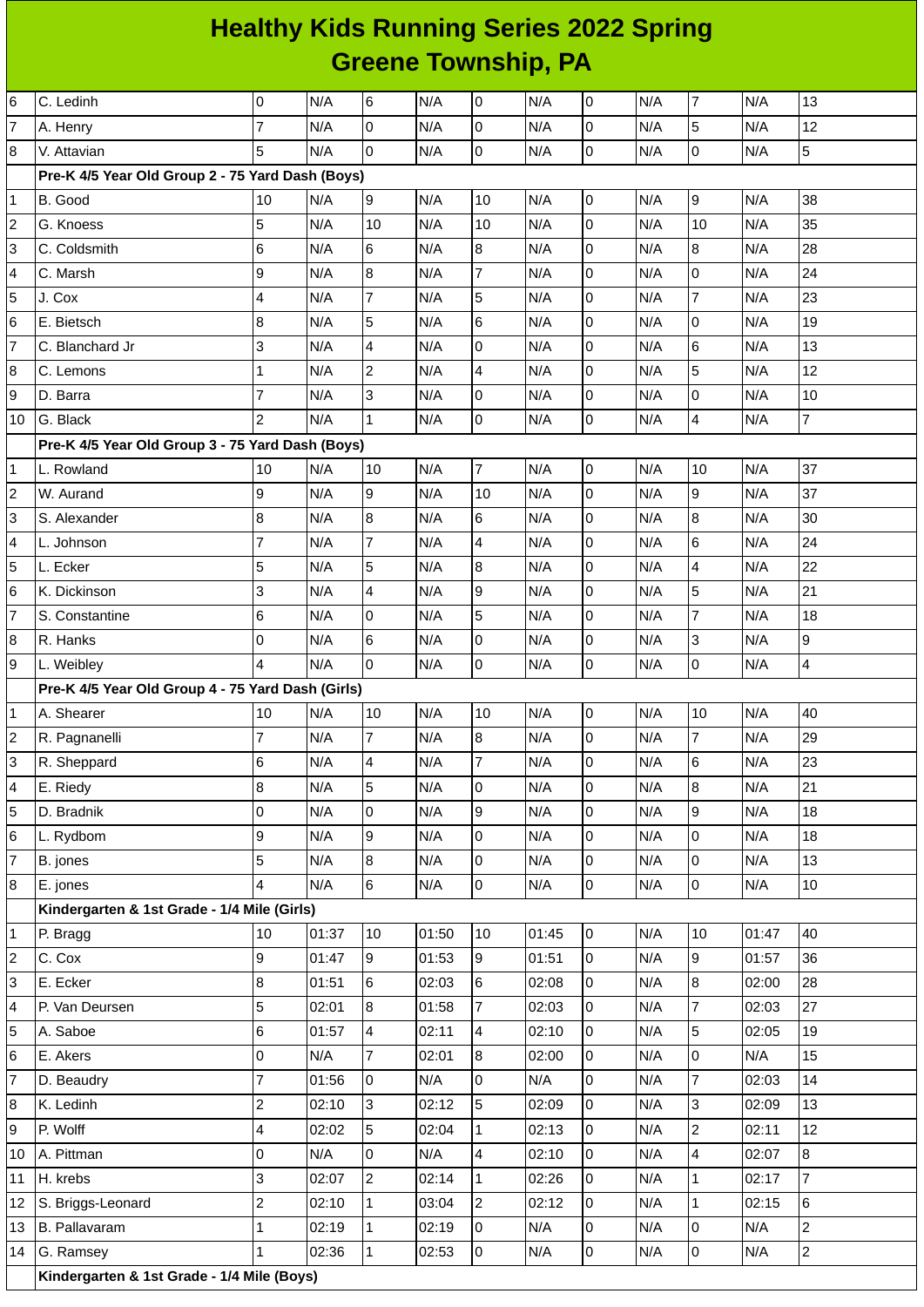## **Healthy Kids Running Series 2022 Spring Greene Township, PA**

| $\mathbf 1$     | <b>B.</b> Vinglas                  | 10             | 01:38 | 10             | 01:36 | 10             | 01:36 | $\overline{0}$      | N/A | 10                       | 01:37 | 40             |
|-----------------|------------------------------------|----------------|-------|----------------|-------|----------------|-------|---------------------|-----|--------------------------|-------|----------------|
| $\overline{c}$  | L. Kuykendall                      | 7              | 01:48 | 9              | 01:43 | 9              | 01:40 | $\overline{0}$      | N/A | 9                        | 01:39 | 34             |
| 3               | R. Smith                           | 6              | 01:49 | 8              | 01:44 | 9              | 01:40 | 0                   | N/A | $\bf{8}$                 | 01:41 | 31             |
| $\overline{a}$  | A. Bietsch                         | 9              | 01:44 | 8              | 01:44 | $\overline{7}$ | 01:46 | 0                   | N/A | $\mathsf 0$              | N/A   | 24             |
| 5               | E. Pulket                          | $\overline{4}$ | 01:55 | $\,6$          | 01:50 | 5              | 01:54 | $\mathsf 0$         | N/A | 5                        | 01:52 | 20             |
| $6\phantom{.}6$ | J. Shearer                         | 0              | N/A   | 0              | N/A   | 6              | 01:53 | $\mathsf 0$         | N/A | $\bf{8}$                 | 01:41 | 14             |
| $\overline{7}$  | Z. Constantine                     | 5              | 01:54 | $\overline{0}$ | N/A   | 3              | 01:57 | 0                   | N/A | $\overline{5}$           | 01:52 | 13             |
| $\bf 8$         | J. Angle                           | $\mathbf{1}$   | 02:09 | $\mathbf 1$    | 01:58 | 4              | 01:56 | 0                   | N/A | 3                        | 01:58 | 9              |
| 9               | W. Martin                          | $\overline{1}$ | 02:06 | $\mathbf{1}$   | 02:05 | $\overline{0}$ | N/A   | $\mathsf 0$         | N/A | $6\phantom{a}$           | 01:51 | $\bf{8}$       |
| 10              | L. Rydbom                          | 3              | 01:57 | 5              | 01:52 | $\overline{0}$ | N/A   | 0                   | N/A | $\mathsf 0$              | N/A   | 8              |
| 11              | A. Scotto Di Carlo Hayes           | 8              | 01:45 | 0              | N/A   | $\overline{0}$ | N/A   | 0                   | N/A | $\mathsf 0$              | N/A   | 8              |
| 12              | G. Johnson                         | $\mathbf{1}$   | 02:04 | 3              | 01:55 | $\mathbf 1$    | 02:02 | $\mathsf{O}\xspace$ | N/A | $\mathbf{1}$             | 02:06 | $\,6$          |
| 13              | C. Wilson                          | $\mathbf{1}$   | 02:01 | $\overline{c}$ | 01:57 | $\overline{c}$ | 01:58 | 0                   | N/A | $\mathbf{1}$             | 02:03 | 6              |
| 14              | L. Miller                          | 3              | 01:57 | $\overline{c}$ | 01:57 | $\overline{0}$ | N/A   | $\mathsf 0$         | N/A | $\mathbf{1}$             | 02:04 | 6              |
| 15              | K. Vizecky                         | 0              | N/A   | 4              | 01:54 | $\overline{0}$ | N/A   | $\mathsf 0$         | N/A | $\mathbf{1}$             | 02:07 | 5              |
| 16              | K. Ragno                           | $\mathbf{1}$   | 02:11 | $\mathbf 1$    | 02:05 | $\mathbf{1}$   | 02:04 | $\overline{0}$      | N/A | $\mathbf 1$              | 02:03 | 4              |
| 17              | G. Sheppard                        | $\overline{1}$ | 02:18 | $\mathbf{1}$   | 02:05 | $\mathbf 1$    | 02:06 | $\mathsf 0$         | N/A | $\mathbf{1}$             | 02:05 | 4              |
| 18              | A. Fisak                           | 1              | 02:15 | $\mathbf{1}$   | 02:17 | $\mathbf 1$    | 02:28 | $\mathsf 0$         | N/A | $\mathbf{1}$             | 02:07 | 4              |
| 19              | A. Larusso                         | $\mathbf{1}$   | 02:14 | 1              | 02:13 | $\mathbf{1}$   | 02:11 | 0                   | N/A | $\mathbf{1}$             | 02:08 | 4              |
| 20              | A. Papple                          | $\mathbf{1}$   | 02:12 | $\mathbf 1$    | 02:12 | $\mathbf 1$    | 02:05 | $\mathsf 0$         | N/A | $\mathbf{1}$             | 02:17 | 4              |
| 21              | C. Burke                           | 1              | 02:43 | $\mathbf{1}$   | 02:44 | $\mathbf 1$    | 02:45 | 0                   | N/A | $\mathbf{1}$             | 02:24 | 4              |
| 22              | G. Smith                           | 1              | 02:35 | $\mathbf{1}$   | 02:29 | $\mathbf{1}$   | 02:18 | $\mathsf 0$         | N/A | $\mathbf{1}$             | 02:25 | 4              |
| 23              | M. Hanks                           | $\overline{1}$ | 02:38 | $\mathbf{1}$   | 02:07 | 0              | N/A   | 0                   | N/A | $\overline{c}$           | 02:01 | 4              |
| 24              | G. Smith                           | 1              | 02:04 | $\overline{0}$ | N/A   | $\mathbf{1}$   | 02:07 | $\overline{0}$      | N/A | $\mathbf 1$              | 02:18 | 3              |
| 25              | E. Black                           | $\overline{1}$ | 02:32 | $\mathbf{1}$   | 02:12 | $\overline{0}$ | N/A   | $\mathsf 0$         | N/A | $\mathbf{1}$             | 02:10 | 3              |
| 26              | F. Black                           | 1              | 02:27 | $\mathbf 1$    | 02:17 | $\overline{0}$ | N/A   | $\mathsf 0$         | N/A | $\mathbf{1}$             | 02:15 | 3              |
| 27              | C. Helsley                         | $\mathbf{1}$   | 02:17 | $\mathbf{1}$   | 02:17 | $\overline{0}$ | N/A   | 0                   | N/A | $\mathbf 1$              | 02:16 | 3              |
| 28              | N. Henry                           | $\mathbf{1}$   | 02:00 | $\mathsf{O}$   | N/A   | 0              | N/A   | $\mathsf 0$         | N/A | $\overline{c}$           | 02:01 | 3              |
|                 | 2nd & 3rd Grade - 1/2 Mile (Girls) |                |       |                |       |                |       |                     |     |                          |       |                |
| $\mathbf{1}$    | A. Kaiser                          | 10             | 04:10 | 10             | 03:41 | 10             | 03:35 | $\overline{0}$      | N/A | 10                       | 03:29 | 40             |
| $\overline{c}$  | A. Beltz                           | 9              | 04:11 | 9              | 03:47 | 9              | 03:47 | 0                   | N/A | 9                        | 03:40 | 36             |
| 3               | L. Vincenti                        | 8              | 04:33 | 8              | 04:22 | 6              | 04:53 | 0                   | N/A | $\, 8$                   | 04:05 | 30             |
| $\sqrt{4}$      | A. Smith                           | $\overline{7}$ | 04:36 | $\overline{7}$ | 04:28 | $\overline{7}$ | 04:42 | 0                   | N/A | $6\phantom{a}$           | 04:39 | 27             |
| 5               | A. Alexander                       | 5              | 05:38 | 5              | 05:44 | 5              | 05:06 | 0                   | N/A | 5                        | 05:05 | 20             |
| $\,$ 6          | N. Boward                          | 4              | 05:43 | 4              | 06:06 | 4              | 05:34 | 0                   | N/A | $\overline{\mathcal{L}}$ | 06:25 | 16             |
| $\overline{7}$  | K. Hetrick                         | 0              | N/A   | 0              | N/A   | 8              | 04:15 | $\mathsf 0$         | N/A | $\overline{7}$           | 04:23 | 15             |
| 8               | A. Miotla                          | 6              | 05:25 | 6              | 05:21 | $\overline{0}$ | N/A   | $\overline{0}$      | N/A | $\overline{0}$           | N/A   | 12             |
|                 | 2nd & 3rd Grade - 1/2 Mile (Boys)  |                |       |                |       |                |       |                     |     |                          |       |                |
| $\mathbf{1}$    | <b>B.</b> Vinglas                  | 10             | 03:30 | 10             | 03:22 | 10             | 03:21 | $\overline{0}$      | N/A | l9                       | 03:40 | 39             |
| $\overline{c}$  | D. Ecker                           | 9              | 03:33 | 10             | 03:22 | 9              | 03:29 | 0                   | N/A | 10                       | 03:23 | 38             |
| 3               | C. Sheppard                        | $\overline{7}$ | 04:00 | $\overline{7}$ | 03:45 | $\overline{7}$ | 03:58 | 0                   | N/A | $\overline{8}$           | 03:50 | 29             |
| $\overline{4}$  | C. Saunders                        | 5              | 04:06 | $\overline{4}$ | 04:19 | $\overline{8}$ | 03:57 | 0                   | N/A | $\,6$                    | 04:04 | 23             |
| 5               | <b>B.</b> McGwin                   | 0              | N/A   | 5              | 04:10 | 6              | 03:59 | 0                   | N/A | $\overline{7}$           | 03:57 | 18             |
| $\,$ 6          | G. Miller                          | 8              | 03:45 | 8              | 03:40 | $\overline{0}$ | N/A   | 0                   | N/A | $\mathsf 0$              | N/A   | 16             |
| $\overline{7}$  | W. Eyer                            | $\overline{c}$ | 05:21 | $\overline{2}$ | 04:49 | 5              | 04:38 | 0                   | N/A | 5                        | 04:41 | 14             |
| $\bf{8}$        | <b>B.</b> Fisak                    | 3              | 05:14 | $\mathbf{1}$   | 05:31 | 4              | 05:10 | 0                   | N/A | $\overline{\mathcal{L}}$ | 05:27 | 12             |
| 9               | M. Barra                           | $\,$ 6         | 04:05 | 6              | 03:51 | $\overline{0}$ | N/A   | 0                   | N/A | $\mathsf 0$              | N/A   | 12             |
| 10              | J. Angle                           | 1              | 06:13 | $\mathbf{1}$   | 07:06 | $\overline{2}$ | 05:37 | $\overline{0}$      | N/A | $\overline{3}$           | 06:21 | $\overline{7}$ |
| 11              | E. Brooks                          | 1              | 05:28 | 1              | 05:32 | $\overline{3}$ | 05:35 | $\overline{0}$      | N/A | $\overline{0}$           | N/A   | 5              |
|                 |                                    |                |       |                |       |                |       |                     |     |                          |       |                |